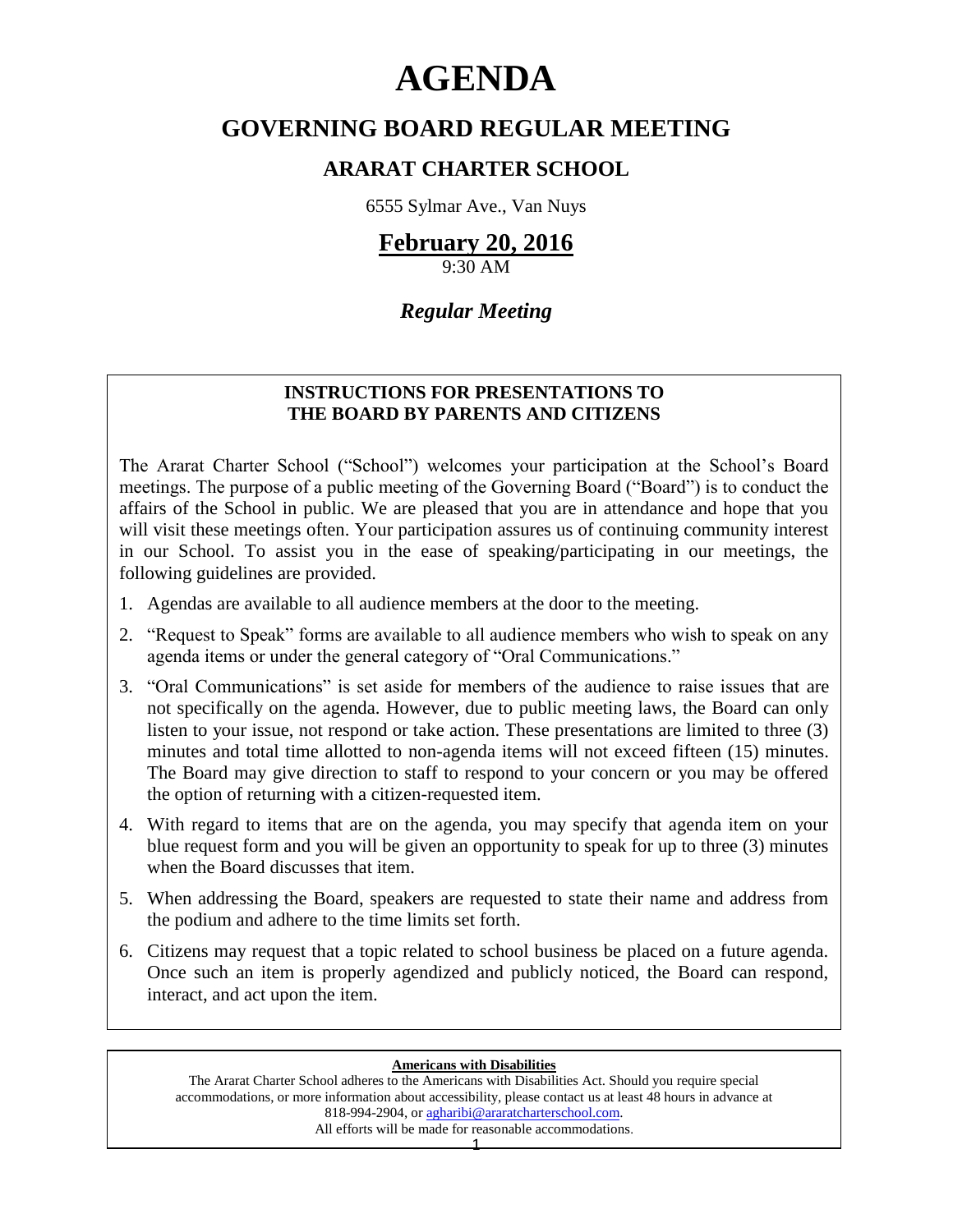#### **I. OPEN SESSION**

#### **A. CALL TO ORDER:**

Meeting was called to order by Board Chairperson, Dr. Berjouhi Koukeyan at \_\_\_\_ am.

#### **B. ROLL CALL**

|                      | Present | Absent |
|----------------------|---------|--------|
| Shakeh Avakian       |         |        |
| Marlena Gonzalez     |         |        |
| Lorena Gonzalez      |         |        |
| John Henderson       |         |        |
| Sylva Karayan        |         |        |
| Berjouhi Koukeyan    |         |        |
| Hermine Mahseredjian |         |        |
| Mayra Perez          |         |        |
|                      |         |        |

#### **C. APPROVAL OF MINUTES OF BOARD MEETING OF JANUARY 23, 2016**

Moved by: Seconded by: Vote: Vote:

#### **II. COMMUNICATIONS**

#### **A. ORAL COMMUNICATIONS:**

*Non-agenda items: no individual presentation shall be for more than three (3) minutes and the total time for this purpose shall not exceed fifteen (15) minutes. Ordinarily, Board members will not respond to presentations and no action can be taken. However, the Board may give direction to staff following a presentation.*

#### **B. FOR INFORMATION: CHAIRPERSON'S REPORT**. (Attachment)

- **1. Update Regarding the Leasing/Purchasing and Financing of a Facility**
- **2. Update on the Diversity plan**
- **3. WASC Update**
- **4. Update on Form 700**

#### **C. FOR INFORMATION: PRINCIPAL'S REPORT.** (Attachment)

*This is a presentation of information that has occurred since the previous Board meeting. (Per attached report)*

- **1. Update on Calendar of Events**
- **2. Update on School Activities**

#### **D. FOR INFORMATION: FINANCIAL REPORT**

*This is an update from what has transpired since the last board meeting.*

**1. Budget to Date Update from Edtec**

#### **III. CONSENT AGENDA ITEMS**

*All matters listed under the consent agenda are considered by the Board to be routine and will be approved/enacted by the Board in one motion in the form listed below. Unless specifically requested by a Board member for further discussion or removed from the agenda, there will be no discussion of these items prior to the Board votes on them. The Principal recommends approval of all consent agenda items.*